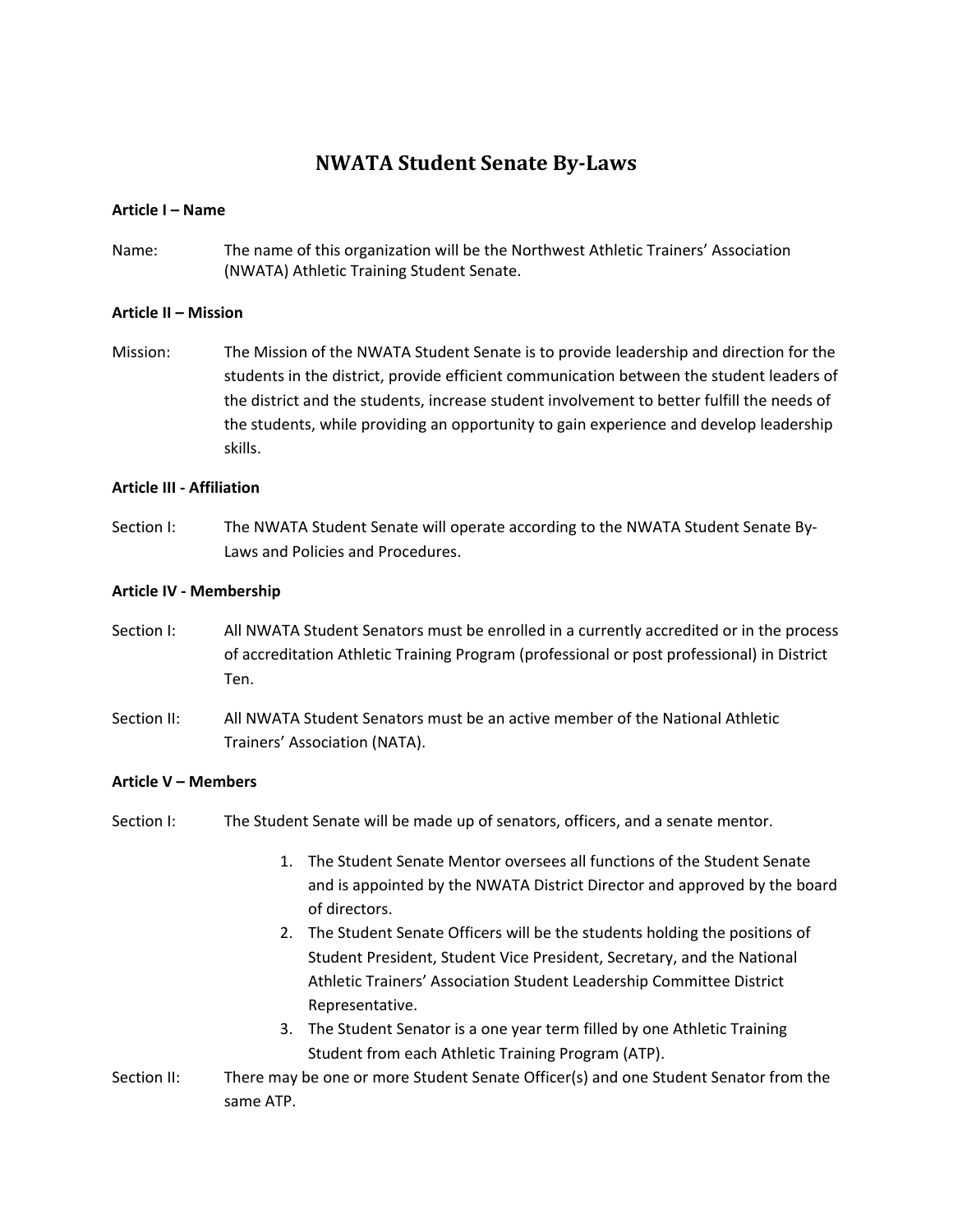Section III: If any of the members are unable to fulfill their duties at any time during the year long term, they must find a replacement that is approved by the Student President and Senate Mentor. If a Student Senator is unable to attend 3 conference calls without any communication, contact will be made with the student's Program Director to request another Student Senator to fulfill the duties.

#### **Article VI – Number of NWATA Student Senators**

- Section I: There will only be one Student Senator from each accredited ATP in the district.
- Section II: If an ATP chooses not to have a Student Senator their position will remain unfilled for the year. This position may not be assumed by another ATP. An ATP may not have more than one Student Senator.
	- 1. If an ATP does not have a Student Senator, that institution will not have representation during meetings of the Athletic Training Student Senate.

# **Article VII – Selection of NWATA Student Senators**

- Section I: Each Student Senator will serve a one year term beginning after the Annual NWATA District 10 Meeting and Clinical Symposium in March and ending after next the Annual NWATA District 10 Meeting and Clinical Symposium.
- Section II: Selection of a Student Senator will be up to the Program Director at each ATP. The position of Student Senator must be filled by the Annual NWATA District 10 Meeting and clinical Symposium in March.
- Section III: An individual may hold the position of Student Senator for more than one term.

#### **Article VIII – Selection of NWATA Student Officers**

- Section I: Each Student Officer will serve a one year term beginning after the Annual NWATA District 10 Meeting and Clinical Symposium in March and ending after next the Annual NWATA District 10 Meeting and Clinical Symposium.
- Section II: Students enrolled in an accredited ATP program within District 10 will be eligible to apply for the Student Officer positions. Students must have a minimum of a 3.0 cumulative GPA and would serve in this role in the second year in their program. (Students can apply for this role in the first year in their program, however can only serve as a second or third year in their program.)
- Section III: Selection of Student Officers will occur during the Student Senate Meeting occurring at the Annual NWATA District 10 Meeting and Clinical Symposium in March. Voting will occur during the meeting, each current Senator and current Student Officer will be allowed a single vote for each position. Selection will be based on the majority.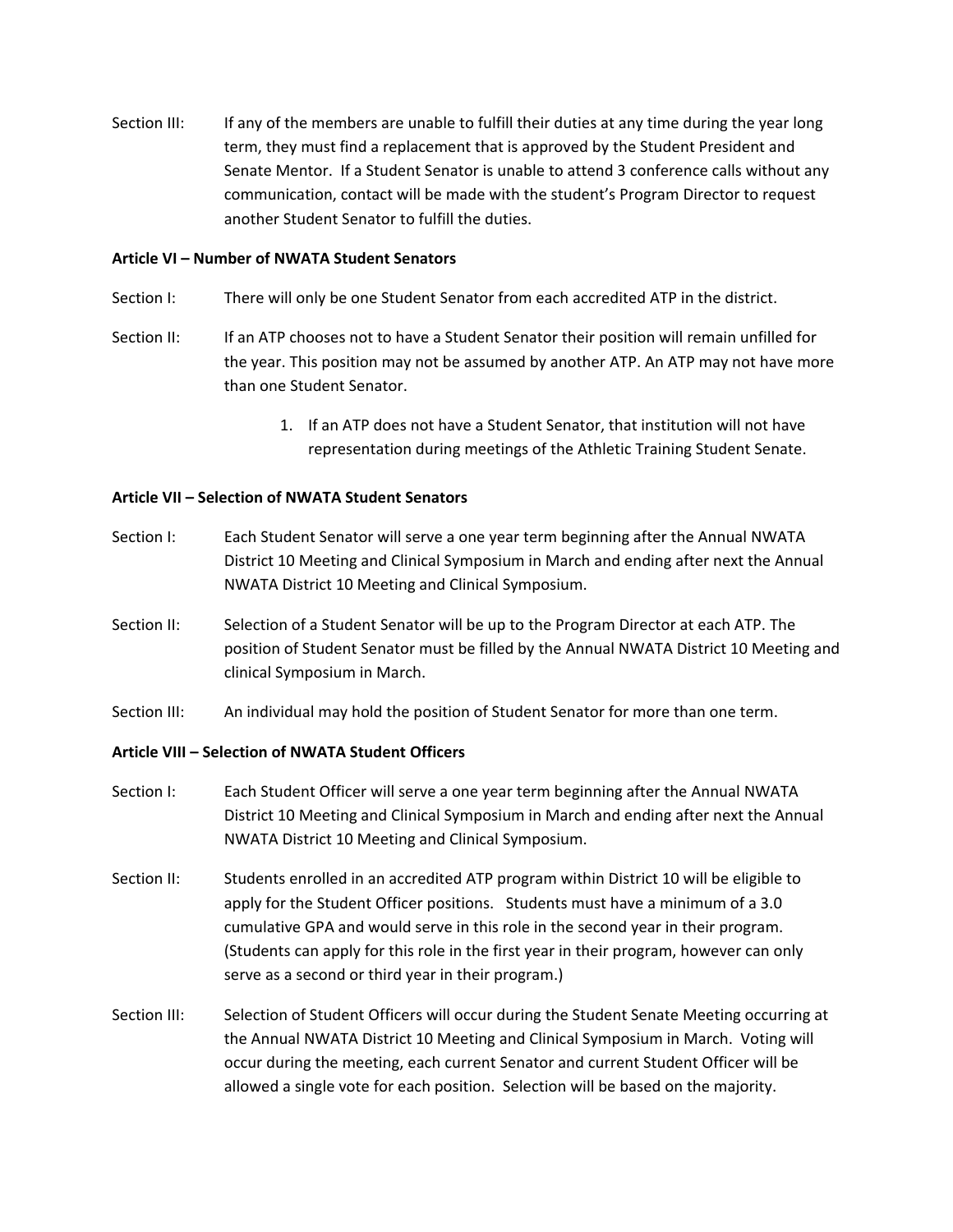- Section IV: An individual may hold the position of Student Officer for more than one term.
- Section V: The application process for Student Officers includes, a letter of application and goals for the position, current resume, and two letters of recommendation.

# **Article IX – Amendments or Modification**

Section I: Amendments to this document may be proposed by any active member of the Student Senate. This document may be amended at any time to suit the needs of the current Student Senate.

> 1. In order to pass any decision made or amend the by-laws there must be a majority of the active Student Senate present to constitute a quorum. The majority of the quorum must vote in favor for any matter voted upon to pass.

2. Once a proposed amendment is passed, the current Student President must update the NWATA Student Senate By-Laws and Policies and Procedures.

#### **Policies and Procedures**

- I. Role of the Student Senate Officers
	- a. President
		- i. Represent the students of District 10.
		- ii. Frequent interaction with the Senate Mentor.
		- iii. All events and decisions must be pre-approved by the Senate Mentor.
		- iv. Correspond with each of the program directors in the district and assist them in the selection of a Student Senator.
		- v. Manage the NWATA Student Symposium
			- 1. Screen and select student presenters for the NWATA Student Symposium at the up-coming district meeting.
			- 2. Work with district and local organizers to provide and set up all audio/visual needs for presenters at the NWATA Student Symposium (within budget limitations).
			- 3. Compile and edit all presenters' outlines for printing of final program.
		- vi. Work with Senate Mentor to select NWATA Student Symposium participants and officiate the day of the event. Some of the required tasks include:
			- 1. Introduce speakers and moderate the NWATA Student Symposium.
			- 2. Monitor time limits of presentations and ensure timely progress of program.
		- vii. Attend the Executive Board meeting and Committee Chairs meeting during the Annual NWATA District 10 Meeting and Clinical Symposium.
		- viii. Preside over the Student Senate Meeting during the Annual NWATA District 10 Meeting and Clinical Symposium.
		- ix. Submit information to the District 10 Secretary about student activities, if requested.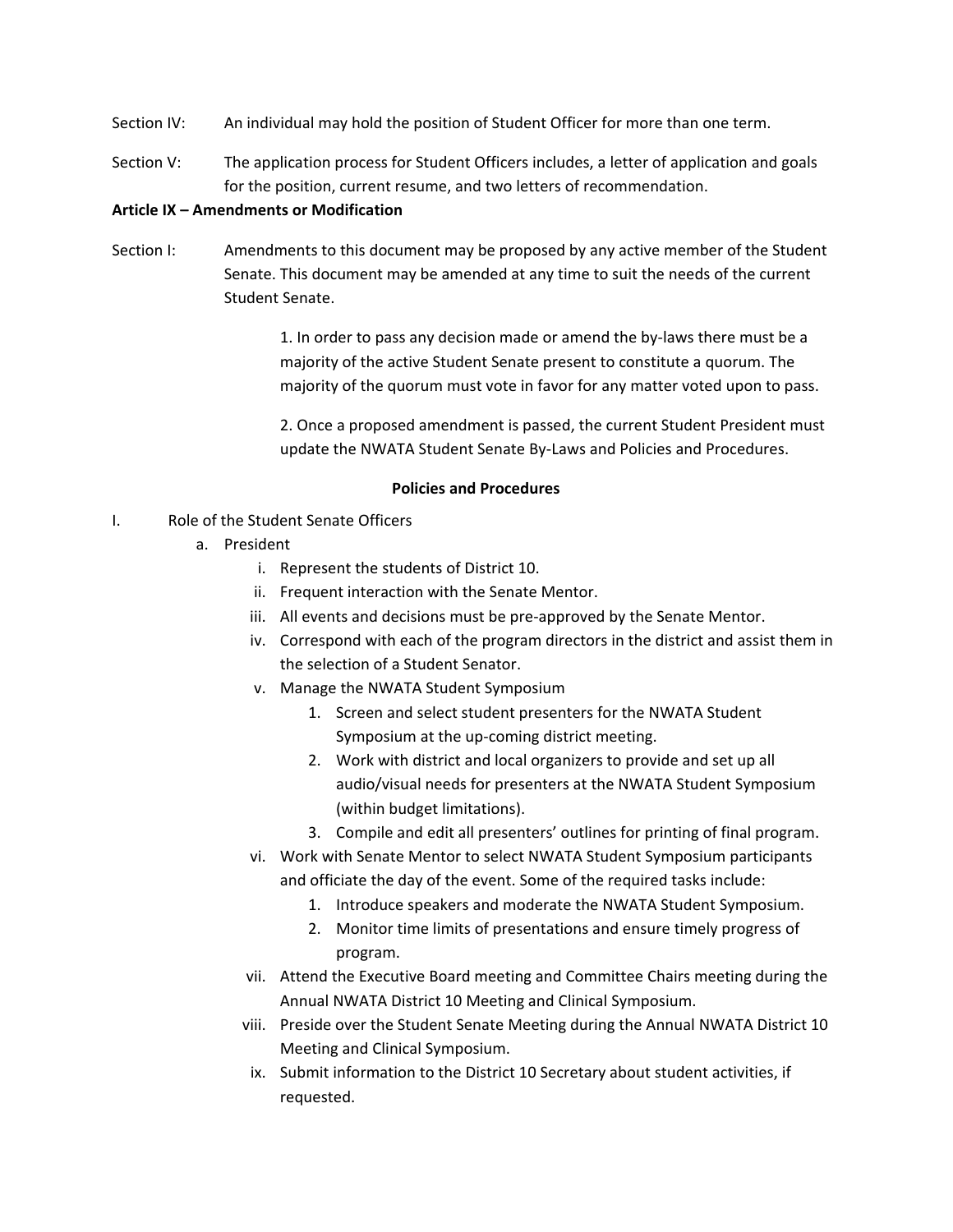- x. Preside over meetings and monthly conference calls (typically held on the 1st Sunday of each month).
- xi. Assist the Student Senate Mentor to ensure the duties of the Student Senate are being carried out.
- xii. Provide information for the Student Senator to pass on to their respective program directors and fellow athletic training students.
- xiii. Update members of the senate on important information regarding student programing at the Annual District 10 Meeting and Clinical Symposium.
- xiv. Relay information received from the senators to the Senate Mentor.
- xv. Update the NWATA Student Senate By-Laws and Policies and Procedures.
- b. Vice President
	- i. Represent the students of District 10.
	- ii. Organize and moderate the keynote speaker.
	- iii. All events and decisions must be pre-approved by the Senate Mentor.
	- iv. Correspond with each of the program directors in the district and assist them in the selection of a Student Senator.
	- v. Attend the Annual NWATA District 10 Meeting and Clinical Symposium.
	- vi. Manage the keynote speaker
		- 1. Select keynote speaker and manage their appearance.
	- vii. Work with Senate Mentor to select NWATA Student Symposium participants and officiate the day of the event. Some of the required tasks include:
		- 1. Introduce speakers and moderate the NWATA Student Symposium.
		- 2. Monitor time limits of presentations and ensure timely progress of program.
	- viii. Participate in meetings and monthly conference calls (typically held on the 1st Sunday of each month).
	- ix. Assist the Student Senate Mentor to ensure the duties of the Student Senate are being carried out.
	- x. Provide information for the Student Senator to pass on to their respective program directors and fellow athletic training students.
	- xi. Update members of the senate on important information regarding student programing at the Annual District 10 Meeting and Clinical Symposium.
	- xii. Relay information received from the senators to the Senate Mentor.
- c. Secretary
	- i. Participate in meetings and monthly conference calls (typically held on the 1st Sunday of each month).
	- ii. Record Athletic Training Student Senate meeting minutes.
	- iii. Record duties delegated to members of the senate.
	- iv. Attend the Annual NWATA District 10 Meeting and Clinical Symposium
	- v. Work with Senate Mentor to select NWATA Student Symposium participants and officiate the day of the event. Some of the required tasks include:
		- 1. Introduce speakers and moderate the NWATA Student Symposium.